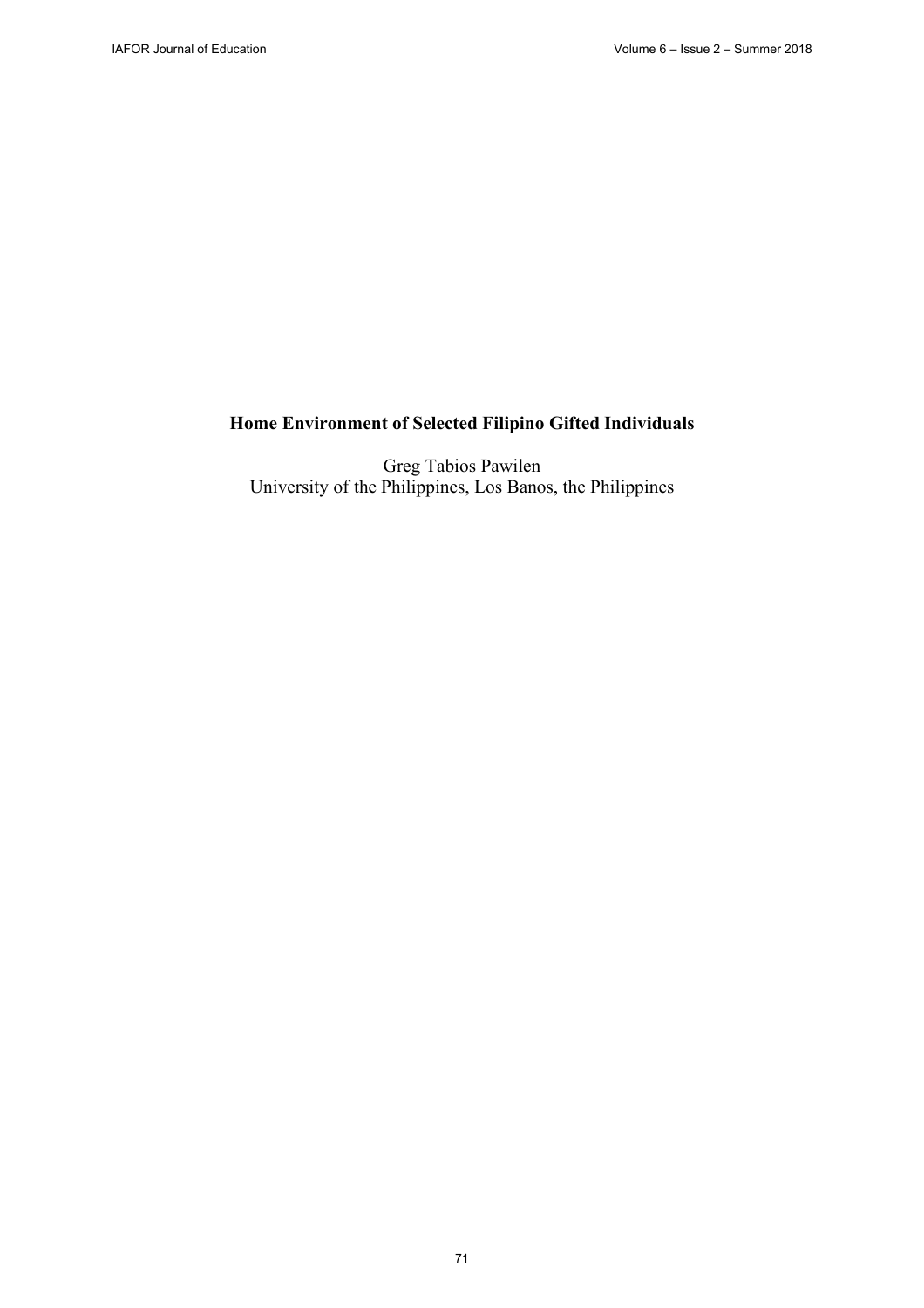#### **Abstract**

This study investigated the home environment of selected Filipino gifted individuals. It aims to answer two research questions: (1) what is the giftedness profile of the selected Filipino gifted?; (2) what types of home environments do Filipino gifted have? This study uses qualitative methods, specifically narrative research strategy, to provide a description of the home environment, the socio-emotional, intellectual, and physical environment that nurtures the intellectual skills, exceptional talents and leadership abilities of the gifted. The study highlighted important Filipino family values in describing this home environment. In this study, the home environment of the gifted contributed immensely to their positive development, not only in the nurturance of their giftedness, but also in the development of their socio-emotional skills and values system. This study recommends that there should be a strong link between the school and the family of the gifted, leading towards the establishment of stronger family support programs for the development and nurture of Filipino gifted students. Furthermore, schools can also develop different student support programs for gifted students to create stronger collaboration with the families of gifted students.

*Keywords*: home environment, giftedness, Filipino gifted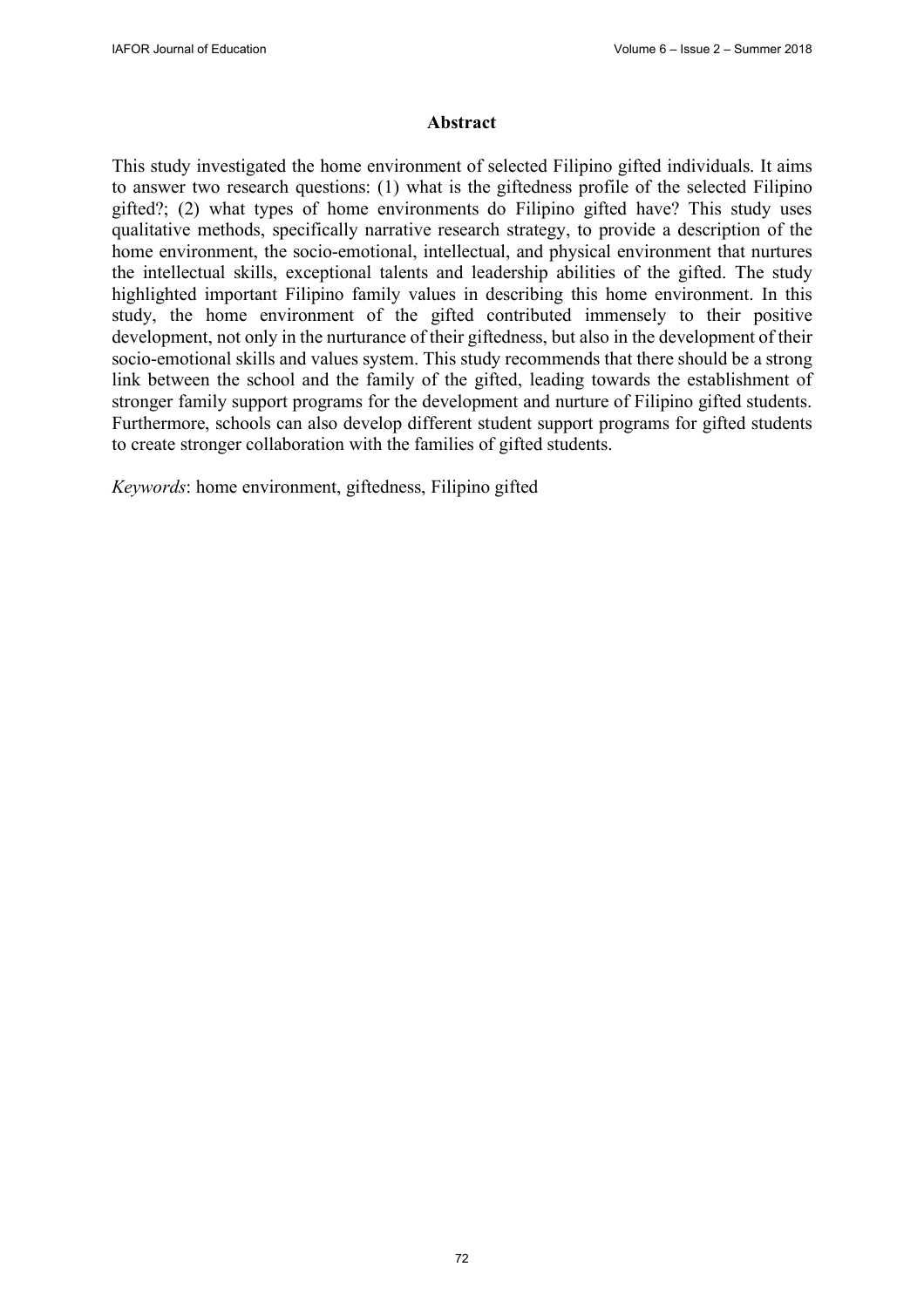#### **Introduction**

The Philippines, through the Department of Education, is currently developing its first national gifted education curriculum standards for the country. This national curriculum will be used in both public and private schools that will offer gifted education programs. Except for the Philippine Science High School System, the Philippine High School for the Arts, and public regional Science high schools, most of the programs for the gifted offered in the Philippines are adapted from abroad, such as multiple intelligence and Headstart programs, among others. There are also special classes for music, arts, sports, and science offered in elite private schools. The K-12 Basic Education Curriculum is designed primarily for regular students but it also encourages educators and schools to develop and implement curricular programs for other students specially the learners with special education needs, including the gifted.

While it is necessary to develop a curriculum and programs for Filipino gifted learners, it is also imperative to develop a support system for the development of their personalities, socioemotional skills, and values system. In this study, the role of the family for the development of Filipino gifted learners is examined.

The study draws inspiration from the home-family experiences of the Filipino gifted that contributed to their positive personal and social development leading towards positive behavior and motivation, and academic success. The study aims to examine the family that molded them, and the home that served as their immediate environment during their early childhood days. In this study, giftedness could be innate to all human beings; however, the development of this giftedness and of the gifted could be a product of a positive home environment and happy relationship among family members.

The concept of giftedness varies between scholars. Davis, Rimm, and Siegle (2011) noted that there is no single definition of "gifted" that is universally accepted. Some scholars refer to it as having special talents and abilities, while others think of it as a state of high intellect or genius. Reading the literature from a myriad publications and studies conducted by experts on giftedness gives a clear insight that the concept of "giftedness" is always associated to the attributes of "great people" having "great accomplishments"*,* developing "great ideas" and producing "great works, inventions or performances"*.* In some cases, giftedness is also associated with people having outstanding talents.

Tannenbaum (2003) proposed a definition of giftedness in children to denote their potential for becoming critically acclaimed performers or exemplary producers of ideas in spheres of activity that enhance the moral, physical, emotional, social, intellectual, or aesthetic life of humanity. For Gagne (1985), giftedness refers to domains of human abilities, talents, to domains of human accomplishments. Giftedness also involves excellence, rarity, productivity, demonstrability, and value attached to the skills/products of the individual (Sternberg  $&$  Zhang, 1995).

Given the nature of giftedness, gifted learners can move beyond the limits of their knowledge and skills. They can easily adapt to any new topics or skills to learn. Upon examining several studies, Davis, Rimm, and Siegle (2011) reported that gifted individuals are well adjusted in childhood, and reported to have had greater personal adjustments, emotional stability, selfesteem, professional success, and personal contentment.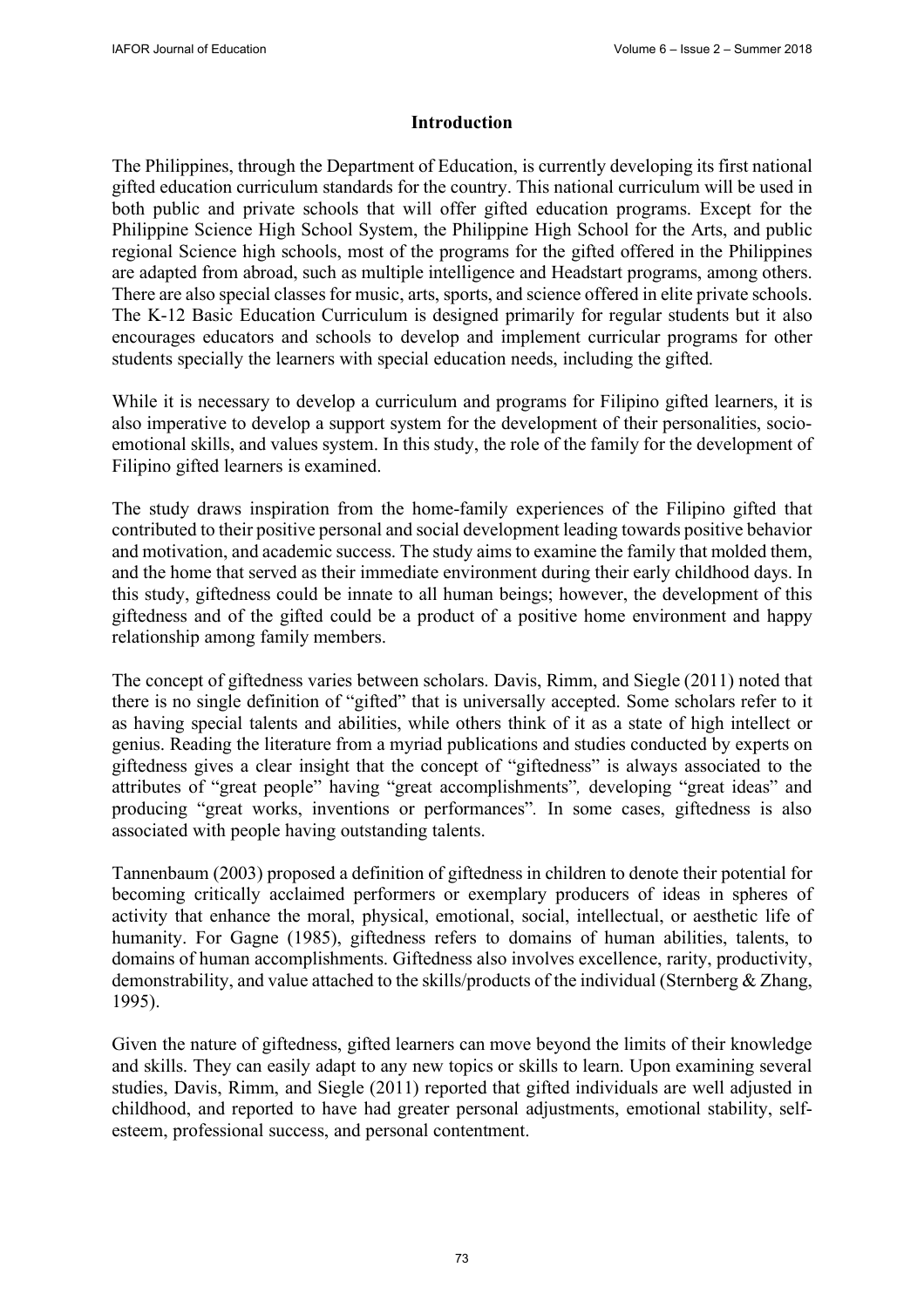Pfeiffer and Blei (2008) identified the Gifted Rating Scales (GRS) developed in the United States as a tool to assist in the identification of gifted students. In the GRS, there were six principles that were considered:

- 1. Intellectual ability the student's verbal and/or non-verbal mental skills, capacities, or intellectual competence.
- 2. Academic ability student's skill in dealing with factual and /or school-related material.
- 3. Creativity student's ability to think, act, and/or produce unique, original, novel, or innovative thoughts or products.
- 4. Artistic talent student's potential for, or evidence of ability in drama, music, dance, drawing, painting, sculpture, singing, playing a musical instrument, an/or acting.
- 5. Leadership ability student's ability to motivate others toward a common or shared goal.
- 6. Motivation student's drive or persistence, desire to encourage, tendency to enjoy challenging tasks, and ability to work well without encouragement or reinforcement (pp. 117–118).

Generally, most identified characteristics of gifted individuals appear to be always positive. However, some examples of negative characteristics of gifted can also be observed in various social and educational situations like strong preference to work independently, lack of motivation and underachievement in areas uninteresting to them, extremely perfectionist, nonconformity, impatient, and sometimes they are not comfortable following rules (Page, 2006; Davis, Rimm, & Siegle, 2011; Pawilen, 2014). Pawilen (2014) observed that the environment where they live, especially the family, influenced these characteristics of gifted. Furthermore, the negative attitudes of the gifted towards learning and other academic tasks are manifestations of their dissatisfaction to traditional classroom instruction. Thus, given a positive social, educational, and home environment, gifted individuals can overcome these weaknesses.

In the Philippines, there are few studies conducted on the gifted characteristics of Filipinos. Camara (1994) first identified a list of attributes of Filipino gifted that includes intelligence, attitudes, and values. Wong-Fernandez and Bustos-Orosa (2007) did a study to look into the conceptions of giftedness among Tagalog-speaking Filipinos and suggested a culture-based understanding of giftedness based on the experiences of the Tagalog people. Mingoa (2006) examined the making of Filipino scientists and identified gifted characteristics of scientifically gifted students. Similarly, Larroder and Ogawa (2015) identified scientific awareness, rational observation, experimentation, application, visualization, initiative, quantification, oblivion in learning, engrossment in learning, integrated learning, and acquiring of skills (p. 15) as characteristics of students who are gifted in the field of science based on the checklist developed by a Japanese scholar, Manabu Sumida, in 2010. Pawilen (2014) also identified general attributes of Filipino gifted individuals and classified the characteristics of Filipino gifted into three areas: (1) high intellectual ability, (2) exceptional talents, and (3) outstanding leadership skills.

This study will be an addition to the growing study and literature on gifted education in the Philippines. Understanding the home environment of the gifted will provide insights to educators and parents, and possibly influence the government to provide proper nurture and support to the gifted members of the society, especially young children.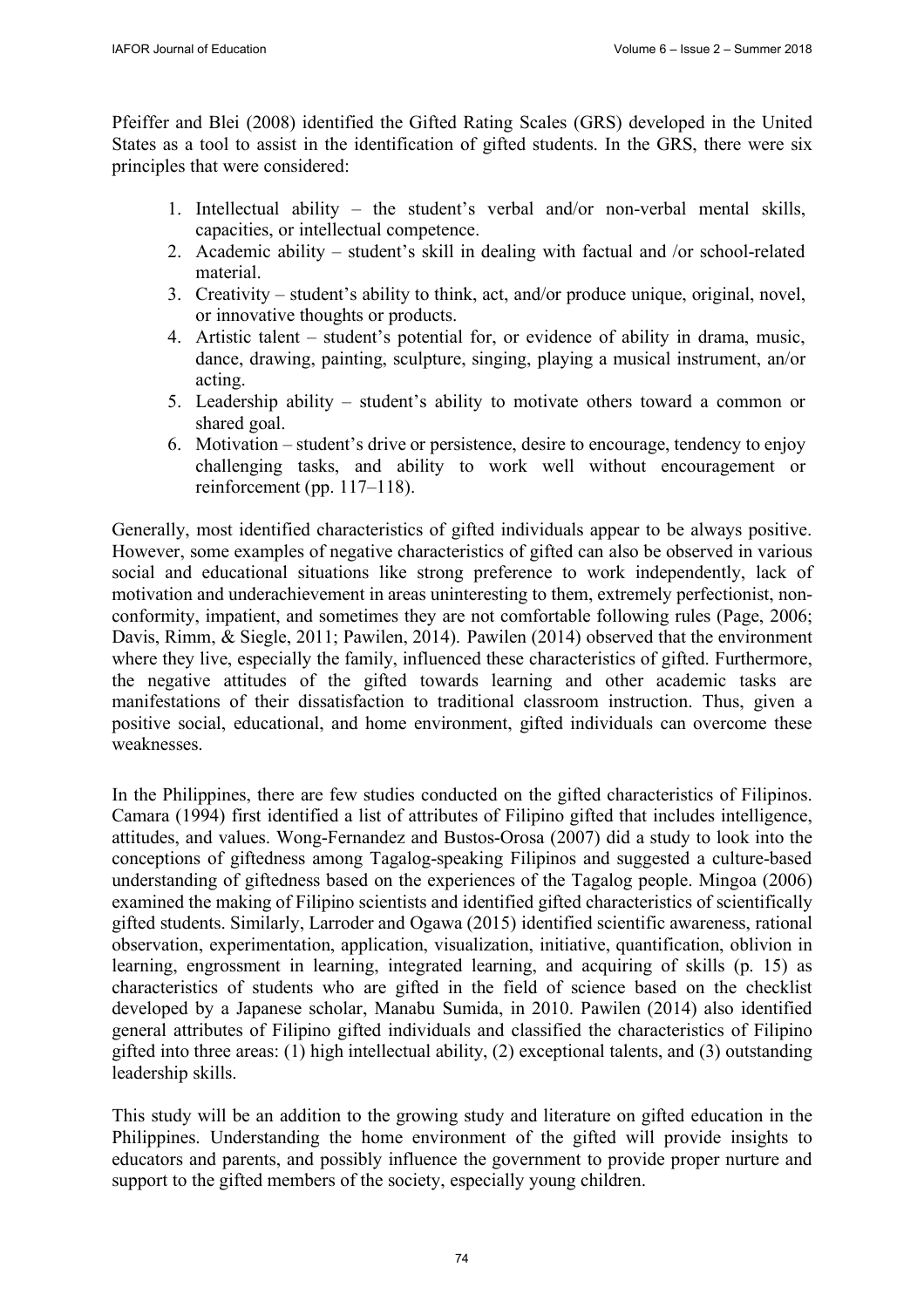# **Conceptual Framework**

The characteristics of gifted students are greatly influenced by personal and social factors related to the individual's immediate environment, especially family and community values and culture. The nature of gifted students demands an environment that is supportive, empowering, creative, and democratic. Reichenberg and Landau (2009) pointed out that despite strong genetic influence on intellectual potential, evidence shows that children's development is also largely affected by their family lifestyle, values, goals, and other environmental characteristics. Amabile (1996) and Hennessy (2004) also opined that the environment of the gifted also plays a central role in the degree to which high-ability learners can become independent, innovative, imaginative thinkers. A gifted individual should be nurtured in an appropriate, compassionate environment

In this study, home environment is necessary for the holistic development of the gifted potentials and abilities of every person. Tannenbaum (1989) emphasized that society and the environment, which includes the home environment, provides the direction and pathway towards fulfillment of the giftedness of each individual. Knafo and Plomin (2006), in their study, also pointed out that the overall family environment, particularly the relationships and communication between its members, provides the foundation for children to develop both cognitive and affective components of psychosocial behavior, such as social relatedness and empathy.



Figure 1**:** Conceptual Framework

Figure 1 shows the Conceptual Framework of the study. It shows that the home environment of the selected Filipino gifted had great impact and influence in the development of their gifts and in the formation of their character. The positive support from their parents contributed much to their personal, social, and intellectual development. Filipinos are generally familyoriented. They value their relationship with their family members as a source of inspiration and strength. Pawilen (2014) observed in his study that Filipino gifted draws their inspiration to succeed in their studies or in all endeavors, in order to be of help to their families. Filipino parents are also influential in the development of their children. Parents set the norms and expectations for each members of the family. For Filipinos, the home is always the center of their lives. It provides them an environment where they can experience comfort, empowerment, love, and affection. Thus the home is influential in the development of the gifted.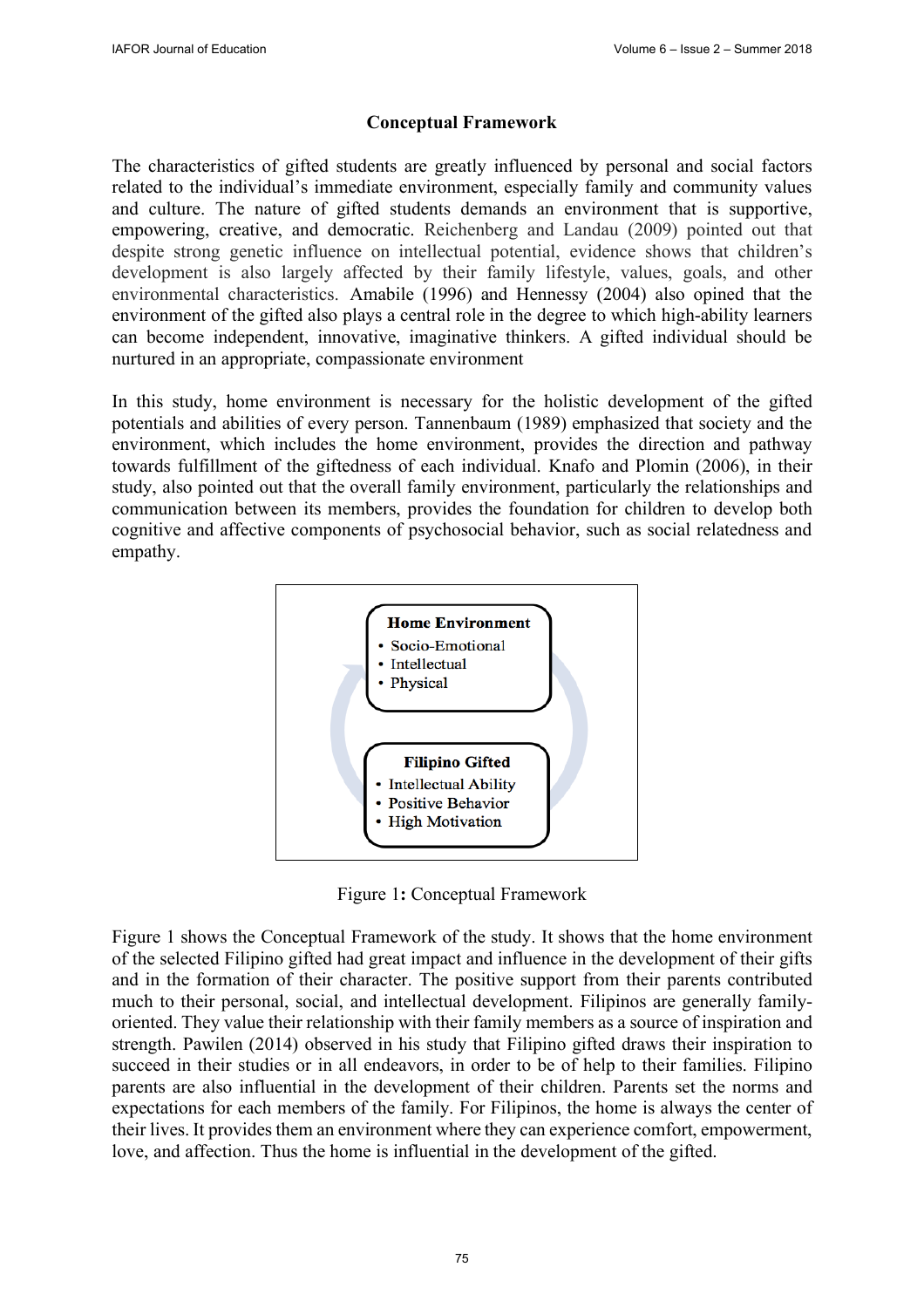#### **Methodology**

This study is qualitative. It utilizes a narrative research strategy of inquiry in which the researcher studies the lives of individuals and asks one or more individuals to provide stories about their lives (Clandinin and Connelly, 2000). The narrative research strategy is used in this study to describe the home environment of selected Filipino gifted. It aims to describe the socio-emotional, intellectual, and physical home environment of the selected Filipino gifted. It seeks to understand how the home-environment contributed to the nurture of the Filipino gifted individuals. Specifically, it aims to answer the following research questions: what is the giftedness profile of the selected Filipino gifted?; what types of home environment do Filipino gifted have?

### **Research Participants**

Purposive sampling was used to identify and select 10 Filipino gifted individuals, from ages 20—30, to participate in this study. Purposive sampling helped the researcher to select gifted participants from different disciplines and areas. Ethical considerations were also observed in the selection of the research participants. A letter was sent to the participants to confirm their willingness to be part of this study. The letter also provided assurance that the researcher will handle data and responses with utmost confidentiality and respect for privacy. The research participants were selected using the following criteria:

- 1. They belong to any of the fields of Science, Mathematics, Language, Social Sciences, and Humanities.
- 2. They possess exceptional talents and outstanding leadership skills.
- 3. They received different academic awards and recognition from their schools and from the community where they belong.
- 4. They belong to the top graduates of their schools.

#### **Research Instrument**

An interview questionnaire was developed and used to gather data about the profile of giftedness and family background of the gifted participants. The questions are not strictly structured in order to allow the researcher to make follow-up questions on important information relevant to the study. The interview questionnaire asked the gifted participants to describe their relationship with their family, parents, and siblings. It also asked the gifted to describe the socio-emotional and physical environment of their homes.

# **Data Gathering Procedure**

This study is limited to the profile of giftedness and the home environment of 10 identified Filipino gifted. The profile of the participants will focus only in identifying the specific domains or disciplines where the participants are identified as gifted, and in identifying their special talents and abilities. The researcher had the privilege of having personal encounters with these gifted individuals.

The personal meetings provided opportunities for the researcher to interact with the gifted in a natural setting to gather important information about the home environment of the gifted. The data gathering procedure included the following:

- 1. Preparation of questionnaire for the interview
- 2. Schedule for personal or online interview with the gifted
- 3. Online and personal interviews to the gifted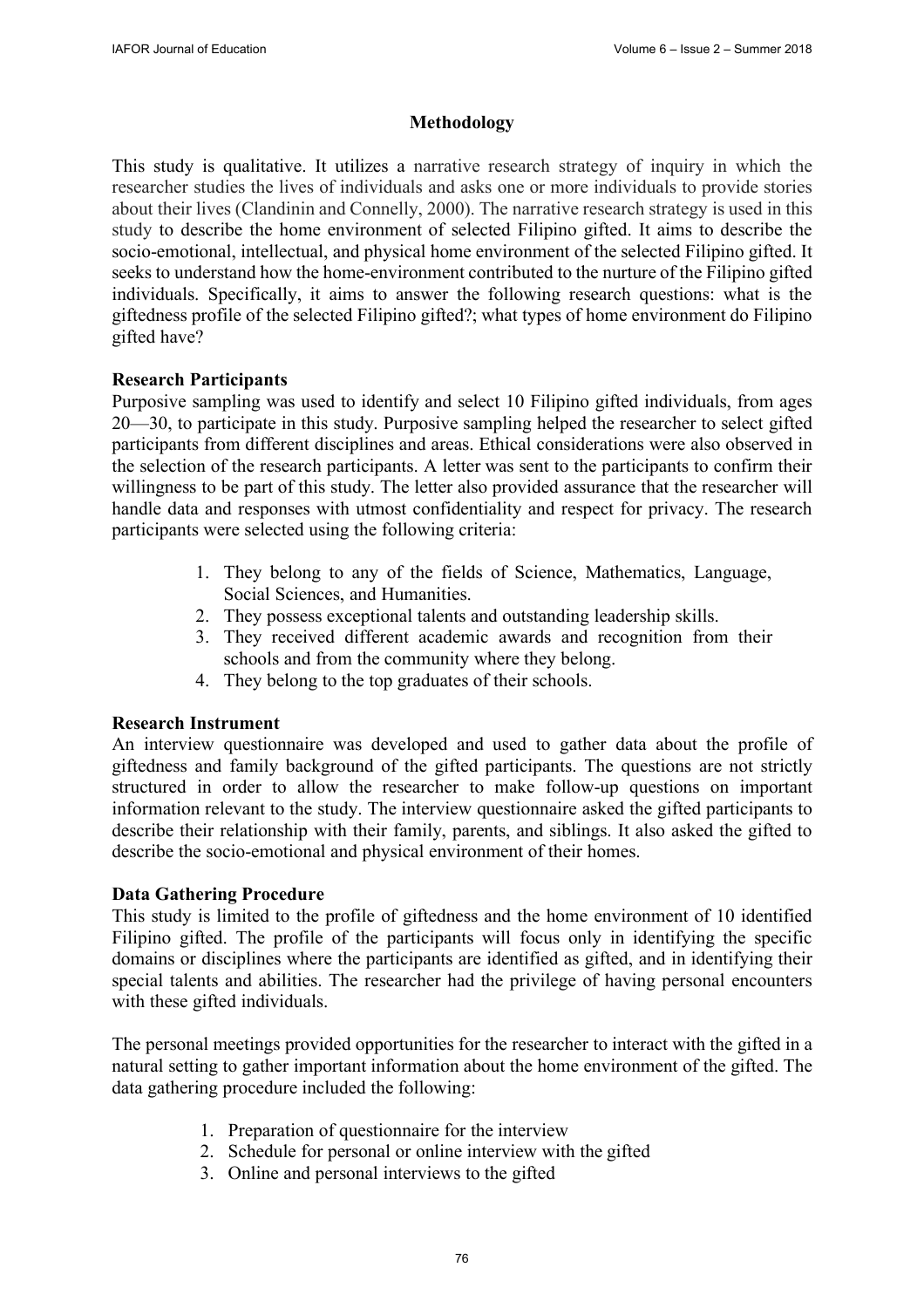4. Consolidation of result

# **Data Analysis**

Using the narrative research strategy proposed by Clandinin and Connelly (2000), the researcher studied the lives of selected Filipino gifted individuals and asked them to provide stories about their lives through interview. The researcher reported the information into a narrative chronology that provided meanings that are relevant to the aims of the study.

The researcher used thematic analysis to analyze the result of interviews. Only the important information and statements of the gifted participants were recorded for the analysis. Some of these original responses of the gifted participants were included in this paper to provide support to the analysis. The statements were organized into different themes that will describe the home environment of the gifted. Statements that include confidential information were excluded in the study to respect the privacy of the research participants.

# **Results and Discussion**

The results of the study were organized based on the two main research questions explored in this study.

# **1. What is the profile of giftedness of the selected Filipino gifted?**

The first result of the study provided a profile of giftedness of the selected Filipino gifted. It identifies the specific disciplines or domains where the participants are considered gifted, including their special talents and abilities.

| Participant | Discipline/Domain of        | <b>Special Talent &amp; Abilities</b> |
|-------------|-----------------------------|---------------------------------------|
|             | <b>Giftedness</b>           |                                       |
| Gifted 1    | Political Science/Economics | Literature & Leadership               |
| Gifted 2    | Language                    | Leadership                            |
| Gifted 3    | Natural Sciences            | Leadership                            |
| Gifted 4    | Music                       | Leadership & Language                 |
| Gifted 5    | Social Science              | Music & Leadership                    |
| Gifted 6    | Math                        | Music & Language                      |
| Gifted 7    | Social Science              | Leadership & Sports                   |
| Gifted 8    | Social Science              | Music                                 |
| Gifted 9    | Social Science              | Theater Arts & Leadership             |
| Gifted 10   | Mathematics                 | Language                              |

Table 1 shows the giftedness profiles of the Filipino gifted participants. The result of the study confirms several studies (Sternberg & Zhang, 1995; Davis, Rimm, and Siegle 2011, Pawilen, 2014) that gifted individuals excel in one or more disciplines and they also possess exceptional talents in different areas like literature, music, art, sports, and foreign language. They also possess outstanding leadership skills. They are leaders in university organizations; some are occupying middle management positions in local government units and private companies. They belong to the top graduates of the universities where they study. The researcher observed that in spite of their outstanding performance and accomplishments, they are highly sociable and very humble people.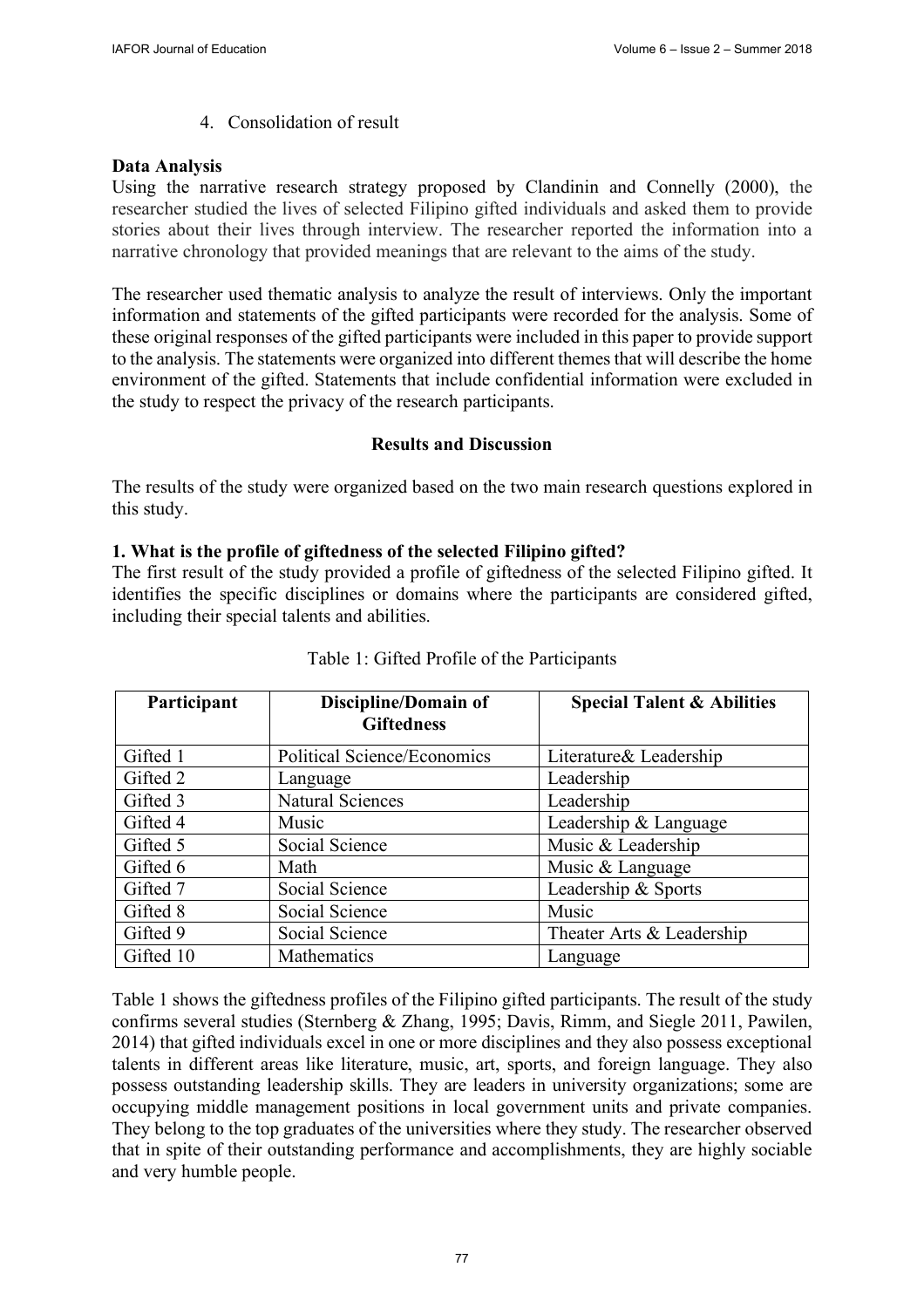The gifted participants are fully aware that they are gifted in their own special way. They grew up knowing that they have special talent and they are motivated to study various topics that are interesting to them. For example, aside from his musical intelligence, Gifted 4 pursued his interest in declamation. Gifted 8 pursued his interest in music and learned to play the organ and piano by himself. Gifted 9 joined a theater arts group to pursue her interest in drama, and Gifted 10 joined a students' organization to develop his leadership and social skills. The gifted individuals are products of a happy home environment. Nurture plays an important factor in the development of their giftedness.

The result of the study shows an interesting story about the 10 Filipino gifted. First, they possess high intellectual ability, outstanding talent and skills, and leadership skills. They excel in different areas and domains from sciences, social sciences, and humanities. They also possess various talents in arts and music. These findings support earlier studies done on the characteristics of Filipino gifted conducted by Pawilen (2014), Camara (1994), and Wong-Fernandez and Bustos-Orosa (2007).

The gifted in this study are aware of their gifts that made them different from other people. They are aware of their intellectual ability and they are also happy to have special talents and interests in other areas especially in music, arts, and literature. They see the world differently compared to other people. They think differently and they express their ideas and thinking in the most creative way. They understand that giftedness is embedded in their identity as a person.

# **2. What types of home environment do Filipino gifted have?**

This section provides a description of the home environment of the selected Filipino gifted participants in the study in terms of (a) socio-emotional environment, (2) intellectual environment, and (3) physical environment of their home.

#### **The Socio-emotional Environment of their Home**

The result of the interview and discussion with the gifted provides interesting insights that are valuable for the study to understand the home environment of the gifted. The Filipino gifted in this study live in a happy home with parents, brothers and sisters, and some with their relatives. The results from the interview were analyzed based on the several themes based on their expressions and statements. In this section, sample statements for each theme or category are reported.

**A.** The participants grew up in different socio-economic contexts. Not all of them came from rich or middle class families. Out of the nine Filipino gifted participants in this study, only three come from upper class families. Seven of the gifted belong to poor families.

*We are largely dependent on the salary of my father who works abroad augmented by some rental payments collected from our small landholdings. We are also a Christian, United Methodist family and we value our faith as we count it to be the glue that binds us together* (Gifted 1).

*My family is the exact definition of a simple conventional family. My father was a fisherman while my mother used to sell seafood at the market. We were 9 in the family: my parents, my 6 siblings, and me. We belong to the average type of family in terms of finances and resources* (Gifted 5).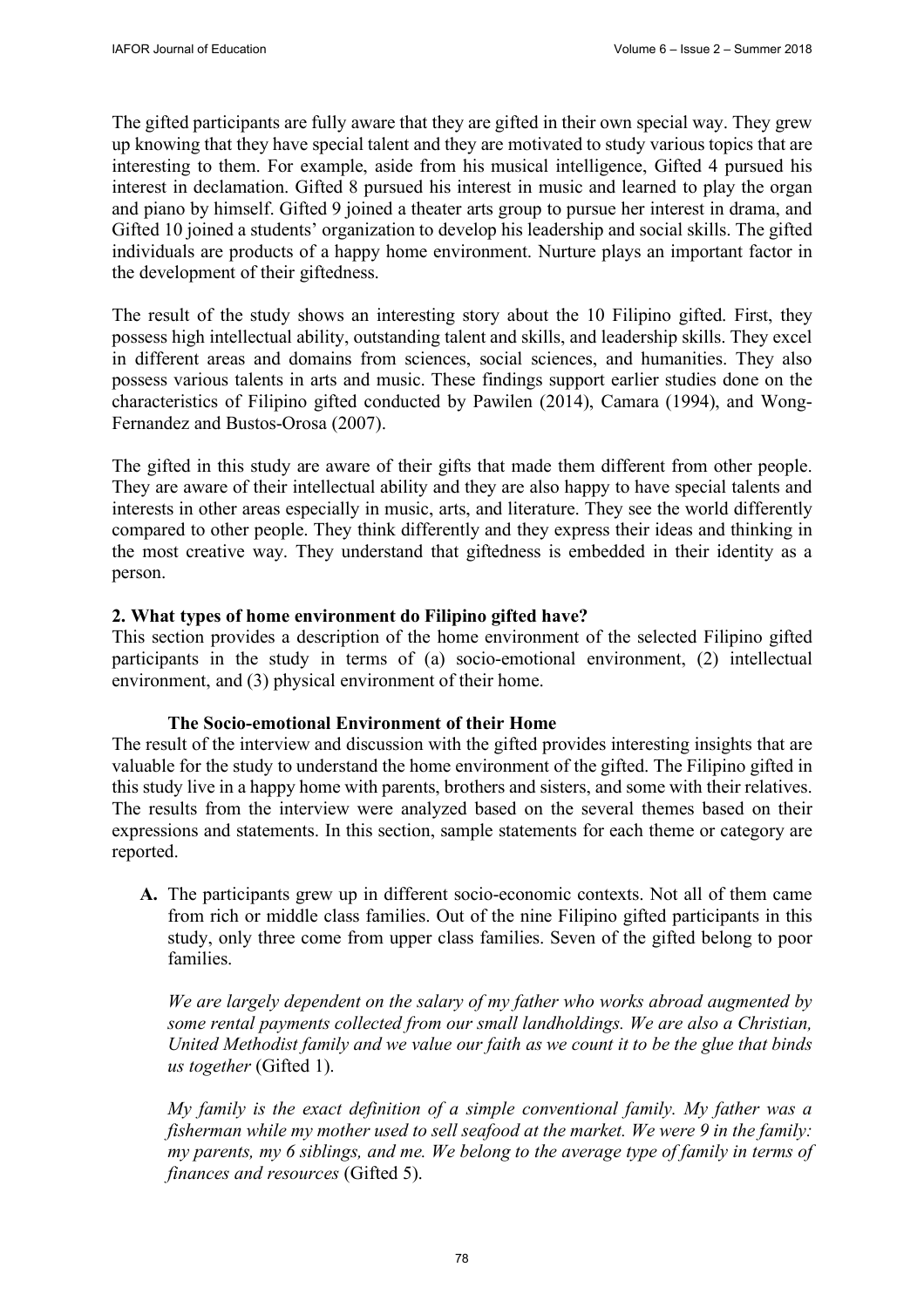*We have a simple family but my parents provide everything we need* (Gifted 7).

*I came from a family of farmers. We are poor, but my parents work hard to provide our daily needs* (Gifted 8).

*My parents are working. We don't see each other much because we all have work and school in the morning* (Gifted 9).

*I grew up in a modest house. We have a simple life compared to our neighbors. My mom works hard for our family* (Gifted 10).

**B.** The gifted grew up in religious families. This confirms the former study of Pawilen (2014) that while there are Filipino gifted who are known to be atheists, many of them are raised in deeply religious families. Six of the gifted are very active in church organizations as youth leaders. Gifted 2 and 3 are youth leaders in the church, Gifted 4 and 8 are church musicians, and Gifted 6, 7, and 9 are active in the church.

*We are Christians. We value our faith as we count it to be the glue that binds us together* (Gifted 1)*.* 

*My family is guided by the wisdom from the Lord. We usually talk about matters in the church and our spirituality* (Gifted 5).

*We are a protestant family. We are all active in the church* (Gifted 8).

*We are very close to the Lord. We always go to church on Sundays (Gifted 9).* 

*I go to church with my family*. *They are devoted Christians* (Gifted 10).

**C.** The participants grew up with parents who are loving and supportive. All the gifted received full support from their parents who appreciated their giftedness. Their parents provided them emotional support whenever they encounter academic or personal problems. This contributed much in the development of their behavior and character. Their parents served as their first mentors. It can also be observed that, although the gifted have had very good relationship with their fathers, all of them are closer to their mothers.

*A spirit of openness permeates my relationship with my parents. However, I am closer to my mother.* (Gifted 1)

*I have a loving, supportive, and caring family* (Gifted 2).

*My family is very supportive of my gifts, and they affirmed those early on, and found opportunities and avenues for me to continuously hone my God-given abilities. However, they do not push me too much, as some parents do who have a "advance to be recognized" attitude* (Gifted 4).

*I treat my family as a gift from the Lord. They have always been my source of comfort and wise decisions. I always find joy whenever we have conversations over dinner and simple family bonding like going to church* (Gifted (5).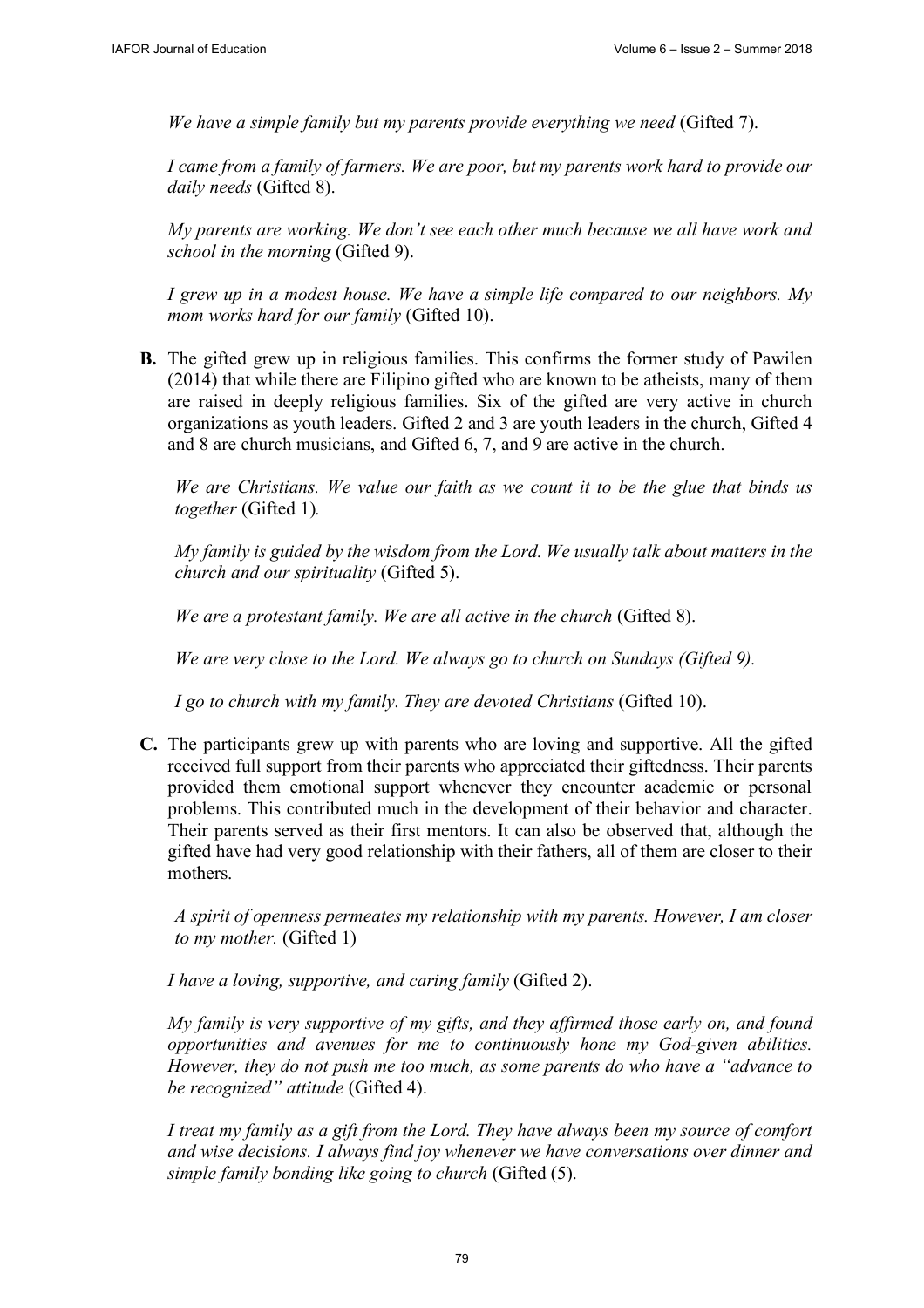*I believe my family nurtured my gifted potential and abilities by showing me support to achieve my dreams in spite of numerous predicaments that hinder the path to this dream. Moreover, allowing and supporting me to join and compete in several school competitions have greatly helped me to develop my potentials and abilities* (Gifted 6).

*My parents are very supportive. They put no pressure on us but see to it that they live by example all the values and skills they want to impart to us. I can say that I'm closer to my mom, "mama's boy." My father's traits balance the perfectionism brought by my mother* (Gifted 7).

*In spite of their limited resources, my father and mother make sure that our basic needs are provided* (Gifted 8).

**D.** The gifted have positive relationships with their parents especially with their mother. This helped them develop their self-esteem. The gifted shared about their positive relationship with their parents as a key to their success. The emotional bond between them and their parents developed in them a positive outlook about life. The open communication between them and their parents allowed them to become independent and create their own identity. They are not pressured to follow either the footsteps of their mother or father.

*I treasure my relationship with my parents. I am very close to both my mother and father. I can easily share them my struggles and problems. I always seek and follow their advice before making decisions* (Gifted 3).

*I am more open to my mom rather than to my dad. We spend a lot of time together. Most of the time, I defer to their opinions, views, and decisions, especially on important matters* (Gifted 4).

*I feel that whenever I need their assistance, they, especially my mother, always show their everlasting support. Moral values imparted by my parents have also guided me to not stray from what is right and just, to always dream for something extraordinary, and to exhaust all rightful means to overcome difficulties* (Gifted 6).

*My father is strict but my mother is a good team leader of the family. We are encouraged to pursue our interests and develop our talents. They encouraged us to join church and social activities that can help us further develop our abilities* (Gifted 8).

*It was my mom who always ensured that I excel in class. After school, she would tutor me and would give me a lot of exercises and worksheets* (Gifted 9).

*I* enjoyed their company. They support me in everything *I* do. They helped me *understand peoples' behavior and how to deal with them* (Gifted 10).

**E.** The participants have good relationships with their siblings. The gifted in this study talked about happy moments they spent with their brothers and sisters. While there were times when they had disagreements or arguments at home, their relationship with their siblings remained strong.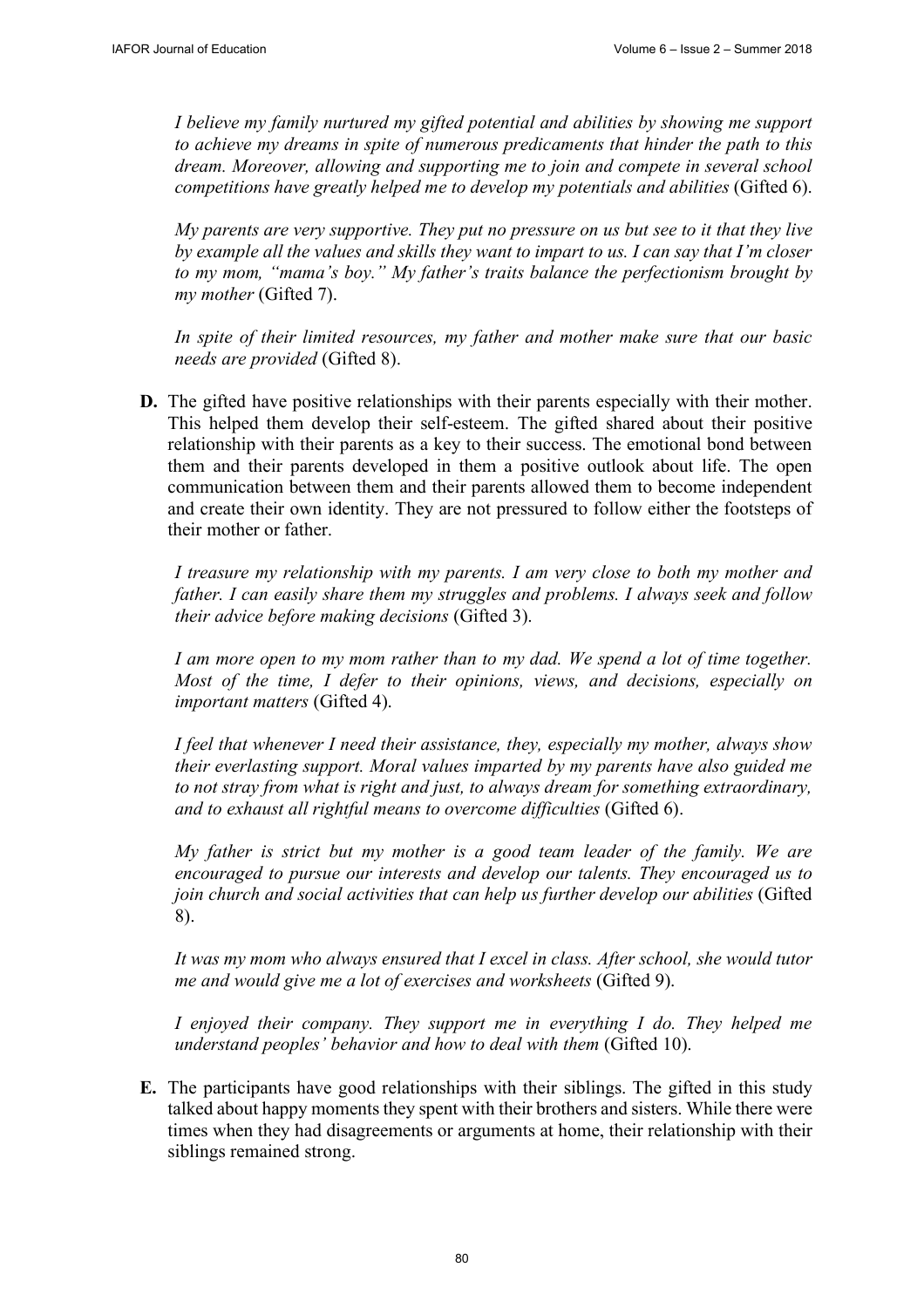*I am more open to my sister since she is my twin. She knows well about my strengths, weaknesses, problems, victories, and dreams. We have different temperaments but we have learned to understand each other and support each other's tasks* (Gifted 3).

*My brother and I are very close, and we bond together by doing different activities, such as playing music together, playing sports such as basketball, and even in playing computer games.* (Gifted 4).

*My little sister and I are very close to each other. We were playmates during our childhood. Though we have a six-year gap, we can still identify with the interests of each other and laugh at the same jokes.* (Gifted 5).

*I usually get along with my brothers although we have different personalities and ideologies* (Gifted 6).

*I enjoyed the company of my siblings. They are loving and very supportive. We make sure to support each other in everything we can (Gifted 10).* 

**F.** The gifted learned essential values and important lessons at home. Their parents served as their mentors and guides. They helped the gifted examine their personal values. Their parents taught them to behave properly and to develop good rapport or relationships with other people. Their parents also taught them to have positive personal discipline, to value education, and to dream for a good life. Their parents never failed to remind them to focus on using their gifts to create a good life.

*Most important is to make Jesus the center and core of my life because only in Him is true peace found. Further, loving one's work and oneself was always emphasized*  (Gifted 1).

*I have learned simplicity, humility, faith, and perseverance from my parents. These have served as the fundamentals of my life, equipping me with the right tools to face life's battles* (Gifted 2).

*Without the perpetual reminder of our parents to always be gritty, to persevere, and to value education, I would be misguided and not so adamant about dreaming big and taking necessary steps to pursue success* (Gifted 6).

*Simplicity, humility, Christ-centeredness, excellence, perseverance, and courage are the values I learned from my parents* (Gifted 8).

*I learned basic conventions like proper food etiquette and proper occasion etiquette. They would also always remind me of my gender and that I should be careful because I am a woman* (Gifted 9).

*I learned much of my life skills from my parents* (Gifted 10).

**G.** The participants' families served as their inspiration to be successful. The gifted are aware of the sacrifices of their parents for their families. They want to give their family a sense of pride. They were not pressured to have academic awards in school, except Gifted 9, but it seems natural for them to be successful and strive for accuracy and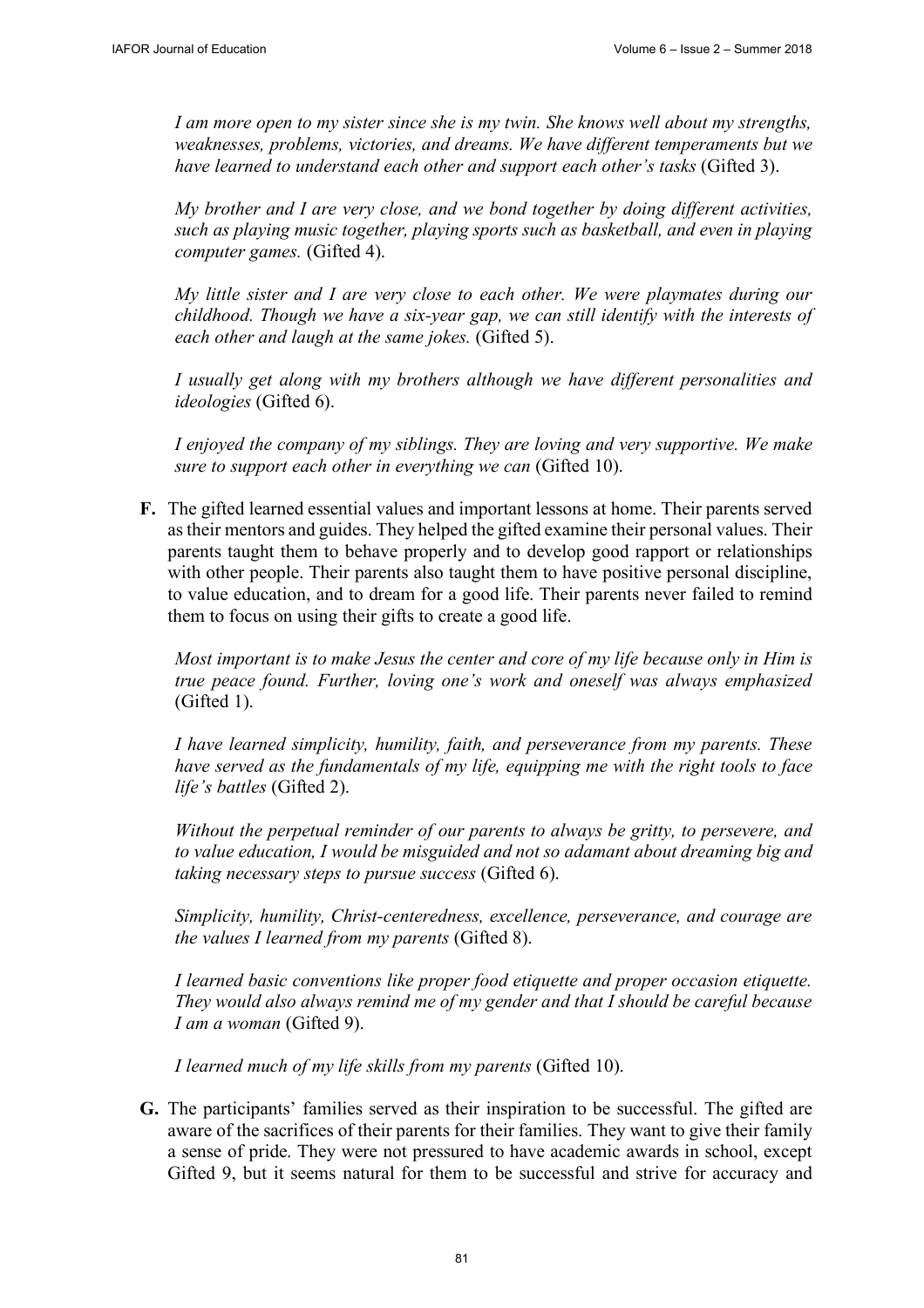perfection in everything they do. This is considered to be a good way of "giving back" to their parents. Helping the family, particularly their parents, is one of the traditional family values.

*My family served as my safe zone that defends and protects me from the hostility of life. They also served as my provider, counselor, critic, and comforter* (Gifted 1)*.* 

*They have supported my dreams and endeavors, so they are a huge part of my success. They also taught me that I should learn to be independent. This made me discover and learn things by my own, which boosted my self-confidence and maturity as a person* (Gifted 4).

*They have always been my inspiration. The sacrifices of my parents and my desire to be a good "kuya" fueled me to work hard for what I am now* (Gifted 5).

*My family, especially my mother, always serves as my inspiration and my motivation to dream big and pursue things that I think would be helpful both to me and to my family in the long run. They also guided me and helped me both personally and financially to overcome hindrances on the path I am taking* (Gifted 6).

*My family is basically who I am today. They have been very supportive, especially my parents, in all my endeavors. The never failed to provide (material/non-material)* (Gifted 7).

*I always considered my parents to be my inspiration in life. I will strive to do my best to become the pride of my family* (Gifted 8).

*I believe that without their constant nagging and reminder to always be the best versions of us in school, I wouldn't aim extra high. They would always remind us of what we could attain if we study hard and if we have a lot of achievements* (Gifted 9).

*My family serves as my inspiration in everything I do. They are my constant guides*  (Gifted 10).

**H.** There is a feeling of security with their family. The gifted consider their homes to be their comfort zones for all the support they need in life. At home they are happy knowing that they do not need to prove anything.

*My family provided financial, emotional and spiritual support in forms of gifts, prayers, kind words, tender touches, advises, and prayers, that allowed me to dream freely and attain such* **(**Gifted 1).

*Despite of the fact that our parents were not able to graduate from college, they are doing their best to support our education. Our parents have always been willing to support us in our trainings in school and outside the school. My father always reminds us that our education is the best treasure they can offer to us* (Gifted 2).

*Our home is safe and secured. It is a place where I can relax after days of tiring work. It also has a welcoming feeling. I think the positive vibe coming from our relationship*  with one another adds to the good ambiance of our home (Gifted 5).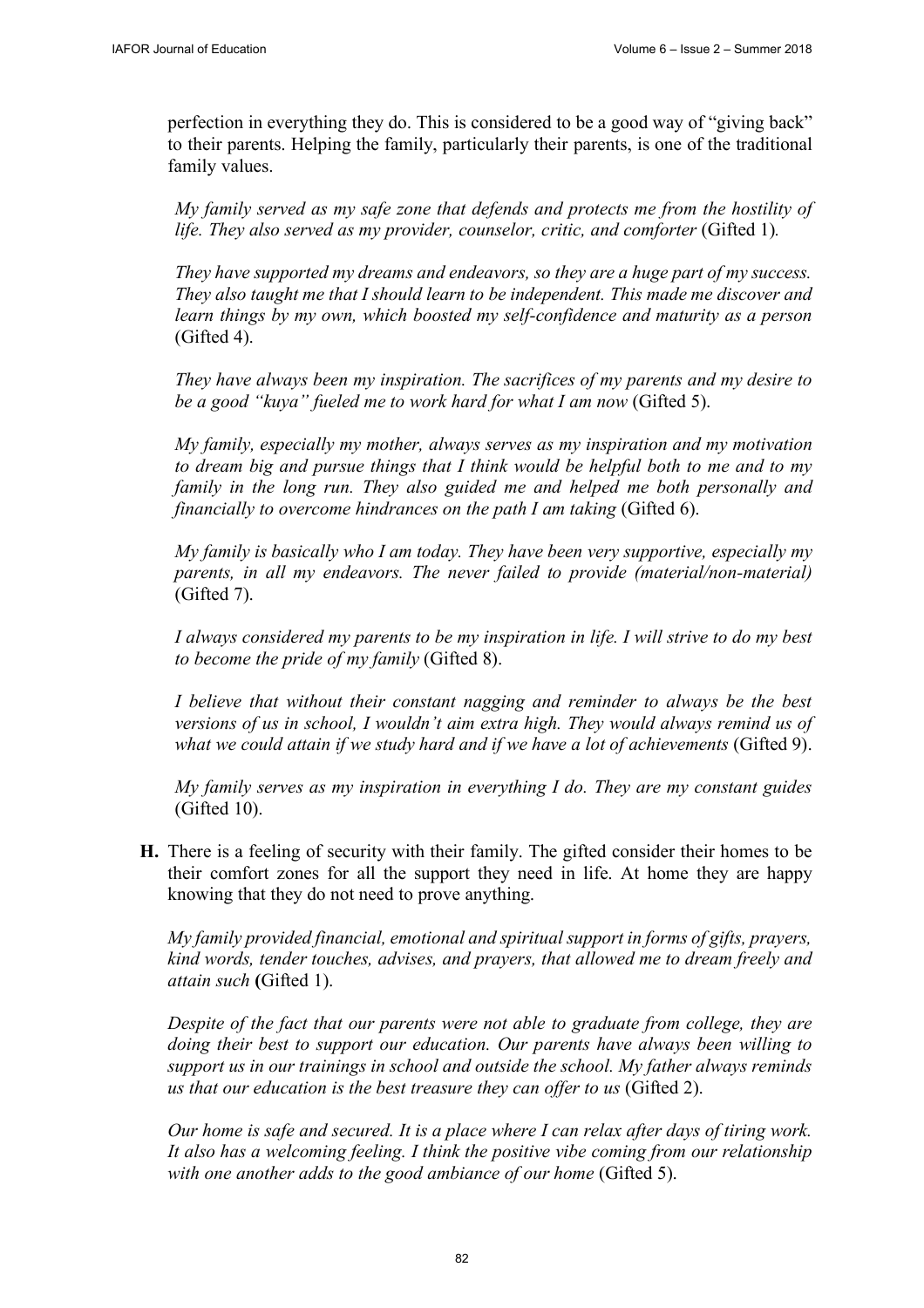*My family is surely my source of comfort and strength. They surround me with great love and support* (Gifted 8).

*Our home is a haven for me* (Gifted 10).

**I.** The participants are gifted, but they have always been treated as normal. The gifted grew up normally like their brothers and sisters. They did not receive special attention; instead, they were allowed to experience a normal family environment with no pressure to excel or be a model to their brothers and sisters, except Gifted 9 who is expected to get high grades and academic awards. This helps the gifted in their social adjustment and in the development of their social competence.

*We were always treated equally, in my opinion. [There was] No favoritism involved* (Gifted 4).

*They have a fair treatment. Favoritism was never an issue in the family. We have our differences in terms of our biological sexes, age, and interests. So, different but not unequal treatment was given to us* (Gifted 5).

*I think our parents are trying their best to be fair to all of us* (Gifted 7).

*I have not heard my parents compare me to my siblings. I believe my parents consider the differences we have* (Gifted 6).

*I grew up as a normal child. There is no favoritism at home. I always have a great time with my siblings* (Gifted 10).

Filipinos are generally known to be family-oriented. The 10 Filipino gifted in this study are products of a happy family environment. They are all happy to belong to a good family. They were nurtured and supported by families who understand their giftedness and feel proud of their accomplishments. This study affirms that the family plays a vital role in nurturing the giftedness of gifted individuals. This is supported by a study of Gecas and Schwalbe (1986), and Webb, Gore, Amend, and DeVries (2007) where the family is regarded as a place where a child's initial sense of self is formed through intimate, intensive interactions with the significant people in his or her life. These also support earlier studies on the Filipino gifted done by Pawilen (2014), Camara (1994), Mingoa (2006), and Wong-Fernandez and Bustos-Orosa (2007) where family environment and the positive relationship among family members was found to play an important role in the development of Filipinos who are gifted.

The selected Filipino gifted considered their homes to be the major influence in the development of their behavior and giftedness. It can be observed from the responses of the selected gifted participants that they have an intimate relationship with their mothers. The feminine touch of a mother inspired them to develop their talents and pursue their interests. It was also their mothers who inspired and guided them in their academic journey. The hands-on mentoring of their mothers developed their high level of motivation in all their endeavors.

#### **Intellectual environment of the home**

The intellectual environment of the home is important in the development and nurture of the selected Filipino gifted. The responses reported here demonstrate the participants' perceptions of this environment.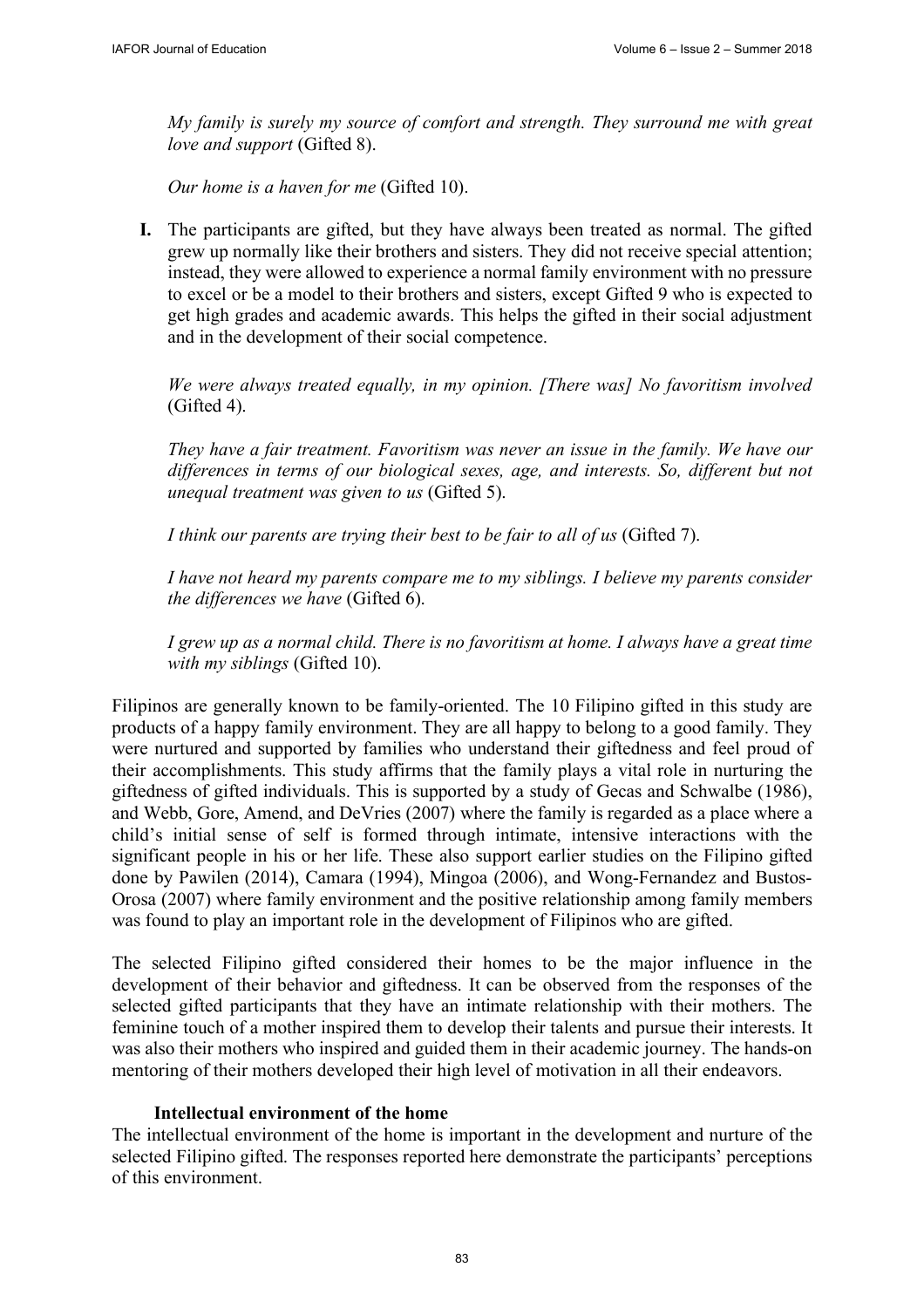**A.** The participants discuss different issues and were trained to analyze and solve problems. The gifted shared common sentiments that their parents are good teachers. They were trained to develop analytical and critical thinking by engaging them in critical discussions about various topics and social issues. Campbell and Verma (2007) pointed out that an academic home climate is an essential environment for the gifted.

*Political and theological matters spring out as usual topics of conversation and that such are not considered to be taboo, even if one contradicts the older people, the tradition, and even if one talks about relationships, romance, sex and sexuality*  (Gifted 1)*.* 

*Both my parents are academic achievers, and they strongly believe in the value of education. My mom helped me to have a love for books. My dad is good in Mathematics and logic. There is always a craving for information, and we almost always have a newspaper everyday. We also have discourses and discussions during dinnertime about the day's events, politics, news, and anything worth talking about* (Gifted 4)*.* 

*I have always been open to them about my problems in all aspects of my life. My parents just listen, process my thoughts, help me analyze, and encourage me to find solution by myself* (Gifted 5).

*My family values excellence. We seldom talk of non-sensible things* (Gifted 7).

*We always have discussions on various issues every night before we sleep. I learned to value history because of this* (Gifted 8).

*My mother and my sisters are the ones who love reading and studying* (Gifted 9).

*We do have a lot of intellectual discussions at home. It's like we are in a classroom* (Gifted 10).

**B.** The gifted are encouraged to pursue their own interest and develop their giftedness. The gifted in this study are not products of stage parents. They were allowed to explore possibilities and opportunities to develop their interests and passion for something. Their parents and older siblings are there to provide advice only when needed. This allowed the gifted to make personal decisions and experience taking risks.

*I believe my parents have provided us equal support to what we think is important and necessary for us.* (Gifted 6)

*Their unconditional support motivates and inspires me to keep growing and dreaming* (Gifted 2)

*I was not that sheltered, my parents made it sure that I would have a well-balanced upbringing by giving me the chance to learn life by experiencing various circumstances by myself. It made me more open and understanding of other persons' perspectives.* (Gifted 4)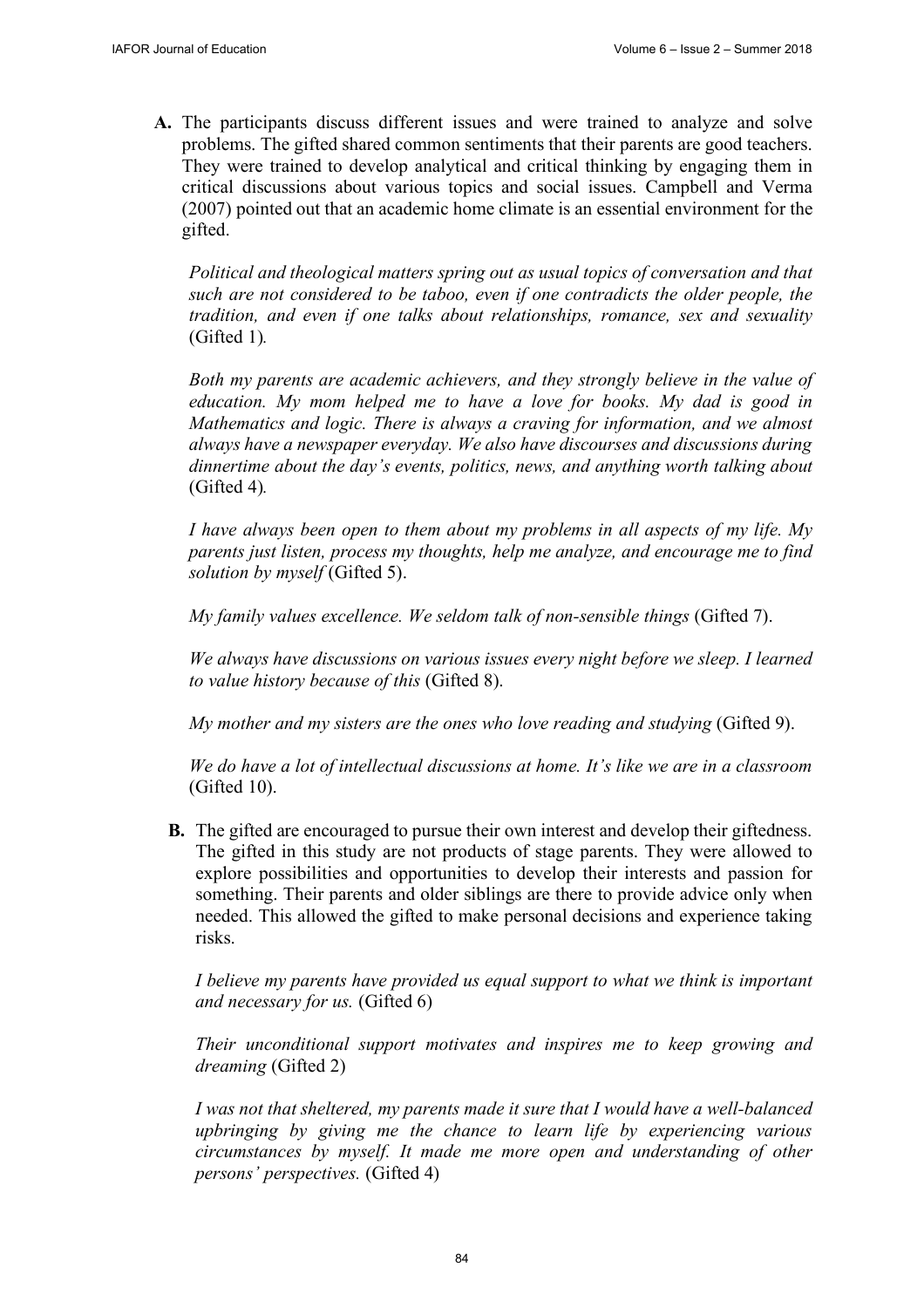*My mother always reminds us to do our best. She supported us. She always encouraged me to do all the things that can improve myself and so I had many extracurricular activities way back then.* (Gifted 5)

*My parents were not able to go to college because of poverty. However, they are persistent in encouraging us to do well in our studies. They also taught us some skills in music like playing instruments and voice. They made sure that we have normal lives. Our mother is good in helping us process our problems.* (Gifted 8)

*My mother encouraged me to pursue my interest in Mathematics. She encouraged me to develop my talents too* (Gifted 10).

The intellectual environments of their homes are essential in the development of the gifted. This provides nurture to the intellectual abilities of the gifted. They were exposed to different social issues, they were encouraged to speak out and share their opinions, and they were trained to argue and develop reasoning skills. This made the gifted develops their critical thinking and communication skills. For the Filipino gifted, the role of the mother is essential in supporting the development of their giftedness. Freeman (2001) noted that for all high achievers, the most important influence in their lives has almost always been exceptional support and encouragement from their parents.

### **The Physical Environment of their Home**

The physical environment is also contributory to the development of the selected Filipino gifted in this study. This section describes the physical environment of their homes.

**A.** The participants live in simple homes. They do not have the luxury that other people and families are enjoying. The gifted in this study grew up in homes that are enough to give them the space they need, equipped with basic amenities.

*We have a comfortable and safe home nestled in the countryside, with most of the modern conveniences of life* (Gifted 1).

*Our home is very simple yet orderly and neat. There is enough space for leisure and study* (Gifted 2).

*Our home is very simple yet orderly and neat. My mother is very responsible in managing our needs at home. She also wants us to develop such skill so that we can also manage our future families well* (Gifted 3).

*Our home is a medium sized place, modest but warm. There is always free space to roam around, and there is a big garden at the side. My parents enjoy nature so there are a lot of plants and there are several trees planted in our lot. Our village is not yet that heavily populated so there is still a lot of greenery left. This enhances my way of thinking, and also refreshes the mind during times that I need some space*  (Gifted 4).

*The house is small but enough to accommodate all of us in the family. It is located in a remote area from the town proper. Because of the location, establishments are not readily available* (Gifted 6).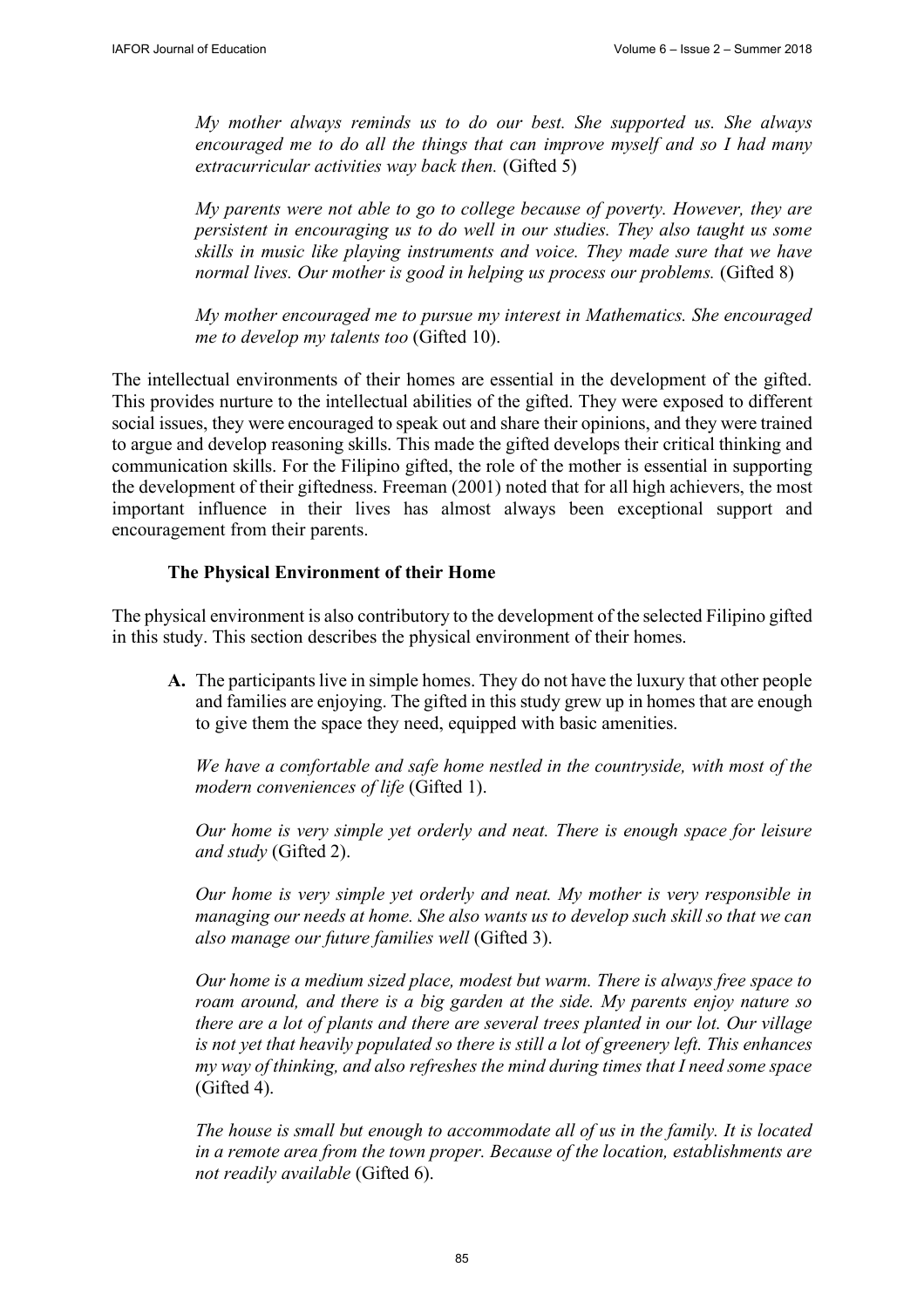*Our house is not that big but spacious enough for the five of us. It's basically the standard type of house and nothing much grand inside it* (Gifted 9).

*We live in a normal urban home. My mother tried her best to provide everything we need* (Gifted 10).

**B.** The participants have books and other resources in their homes that they can use to develop their intellectual skills and abilities.

*We have a pretty mini library where encyclopedia, books on theology, history books, and elementary, secondary, and tertiary textbooks abound along with printouts of some academic journal articles* (Gifted 1).

*Three quarters of my room are devoted to books. We have enough educational resources that we can use at home. We have musical instruments and musical pieces that we can use to develop our music skills* (Gifted 4).

*My parents are good providers. They try their best to give us lots of learning materials at home, from books to personal computer* (Gifted 7).

*We aren't rich and so we couldn't afford extra classes and workshops. My mother was always the one who would review me for quizzes and tests* (Gifted 9).

*We have books, computer, and other resources at home. My mother tried her best to provide everything we need* (Gifted 10).

**C.** Some of the gifted have limited resources for learning and live in simple homes, but they are surrounded by nature. Their context inspired them to develop themselves and to strive for success and develop creative ideas. Nature has its own way to nurture the gifts of the gifted. They did not allow the limits of their environment to impede their giftedness. In fact, they use their environment as inspiration and as a laboratory for pursuing their interests and to dream.

*Our house is far from the town proper. Because of the location, establishments are not readily available and we do not have all the resources we need. However, we are surrounded by nature that inspires my creativity to study science and mathematics* (Gifted 6).

*We have limited resources at home. We borrowed books and magazines from our neighbors. We were taught to be creative and make use of what we have. Farms also surround our house, so I developed my interests of science looking at the insects, local plants, and other objects that make me curious about the world. At night, I would look up to the sky and feel that I am surrounded by science* (Gifted 8).

The study stressed the importance of the physical home environment in the development of the gifted. Csikszentmihalyi (2013) pointed out that even the most abstract mind is affected by the surroundings of the body. In this study, the selected Filipino gifted grew up in homes with resources like books and other printed resources, have access to basic technology, and are surrounded by nature. Two of the gifted do not have all the resources they need but they seem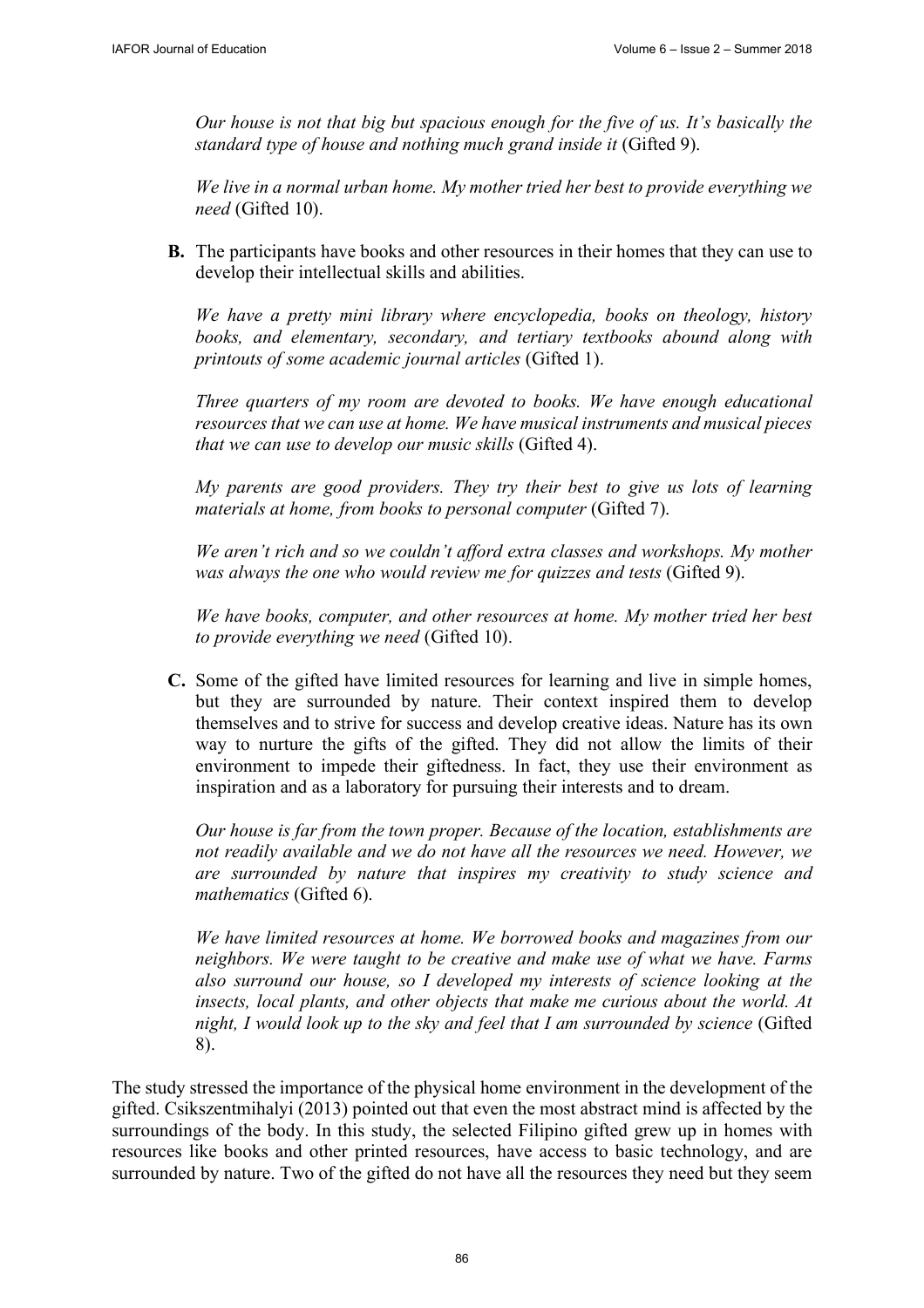to disregard this. Instead, they study and live happily even in the most dismal surroundings. Weiner (2016) also sets out to examine the connection between the surroundings and the most innovative ideas. According to Weiner, the gifted draws inspiration from their environment to develop ideas and inventions, which contribute to solving problems. This also holds true in this study. The spatiotemporal context in which gifted participants live has consequences in their lives. Csikszentmihalyi (2013) pointed out that regardless of whether the conditions they find themselves are luxurious or miserable, the gifted manage to give their surroundings a personal pattern that echoes the rhythm of their thoughts and habits of action.

### **Conclusion**

The study attempted to describe the home environment of selected Filipino gifted. It subscribes to the idea that the outstanding abilities of the gifted are raw materials that need to be nurtured, and the home environment of the gifted are contributory to the holistic development of the gifted. The 10 Filipino gifted in this study belong to families of different socio-economic backgrounds. They were born with outstanding intellectual abilities and talents. They have outstanding academic performance in various areas and disciplines like mathematics, science, language, music, humanities, and social sciences. They are fully aware of their giftedness, talents, and potentials.

The study concludes that the home environment has a positive impact in the development of the gifted. The study shows that the selected Filipino gifted are products of a positive home environment. Parents who are loving and supportive nurtured them, and equally loving and supportive siblings provided support in the development of their giftedness. These enabled the gifted to develop their self-esteem, social competence, intellectual ability, positive behavior, and high motivation. Furthermore, the study concludes that there is a need to strengthen the family support for gifted students. Educational institutions and professional organizations may need to reach out to parents and families of gifted individuals to help them understand the giftedness of their children and develop ways how to support them. Love, support, and understanding from the family could be the best gifts that a family could give to a gifted person.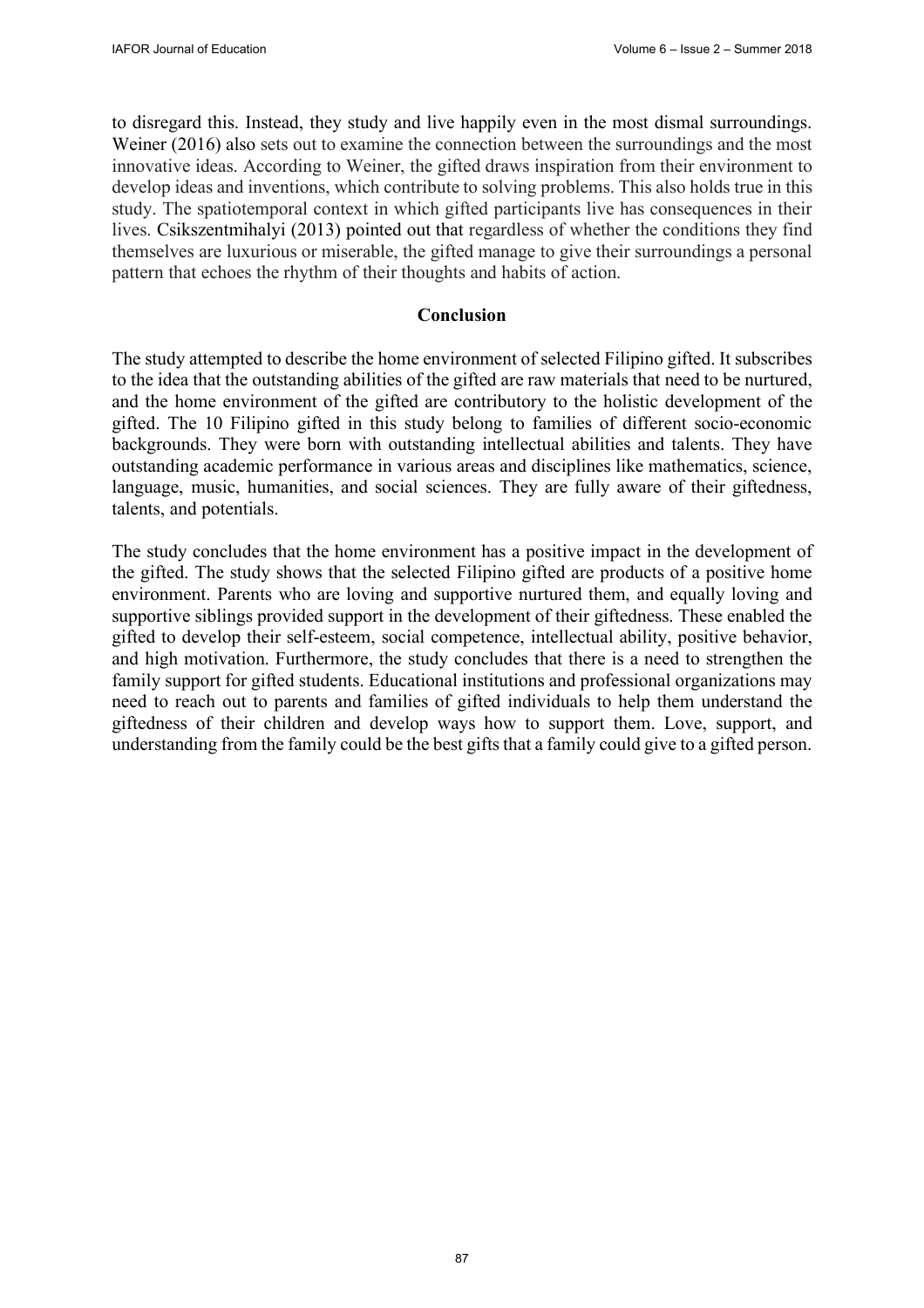#### **References**

Amabile, T. M. (1996). *Creativity in context.* Boulder, CO: Westview Press.

- Davis, G., Rimm, S., & Siegle, D. (2011). *Education of the gifted and talented.* (6th Ed.). Upper Saddle River, New Jersey: Pearson.
- Camara, E. (1994). *Highly gifted children: Recognition and management*. (Unpublished Research Report). College of Education, University of the Philippines, Diliman, Quezon City.
- Campbell, J. & Verma, M. (2007). Effective parental influence: Academic home climate linked to children's achievement. *Educational Research and Evaluation, 13*(6), 501–519. <https://doi.org/10.1080/13803610701785949>
- Clandinin, D. J., & Connelly, F. M. (2000). *Narrative inquiry: Experience and story in qualitative research*. San Francisco: Jossey-Bass.
- Csikszentmihalyi, M. (2013). *Creativity: the psychology of discovery and invention.* New York: HarperCollins.
- Freeman, J (2001). Gifted children grown up. London: David Fulton Publishers.
- Gagné, F. (1985). Giftedness and talent: Reexamining a reexamination of the definitions. *Gifted Child Quarterly, 29(3),* 103–112.<https://doi.org/10.1177/001698628502900302>
- Gecas, V., & Schwalbe, M. L. (1986). Parental behavior and adolescent self-esteem. *Journal of Marriage and the Family, 48,* 37–46.<http://dx.doi.org/10.2307/352226>
- Hennessy, B. A. (2004). *Developing creativity in gifted children: The central importance of motivation and classroom climate.* Storrs, CT: The National Research Center on the Gifted and Talented.
- Knafo, A., & Plomin, R. (2006). Prosocial behavior from early to middle childhood: Genetic and environmental influences on stability and change. *Developmental Psychology, 42*, 771–786.<https://doi.org/10.1037/0012-1649.42.5.771>
- Mingoa, T. (2006). *The making of outstanding Filipino scientists: Implications for enhancing giftedness in science*. (Unpublished doctoral dissertation). University of the Philippines, Diliman, Quezon City.
- Page, A. (2006). Three models for understanding gifted behaviors. *Kairaranga, 7*(2), 11–15.
- Pfeiffer, S. and Blei, S. (2008). Gifted identification beyond the IQ test: Rating scales and other assessment procedures. In S. I. Pfeiffer, (Ed.), *Giftedness in children: Psychoeducational theory, research, and best practices* (pp. 177–198)*.* Florida: Springer.
- Lorrader, A. & Ogawa, M. (2015). The development of a self-evaluation checklist for measuring Filipino students' science giftedness. *Asia-Pacific Science Education, 1*(5), 1–20.<https://doi.org/10.1186/s41029-015-0002-0>
- Olszewski-Kubilius, P, Seon-Young Lee, & Thomson, D. (2014). Family environment and social development in gifted students. *Gifted Child Quarterly, 58* (3), 199–216. <https://doi.org/10.1177/0016986214526430>
- Pawilen, G. (2014). *Developing curriculum standards for gifted students in elementary science*. (Unpublished research). Submitted to the Faculty of Education, Ehime University, Japan.